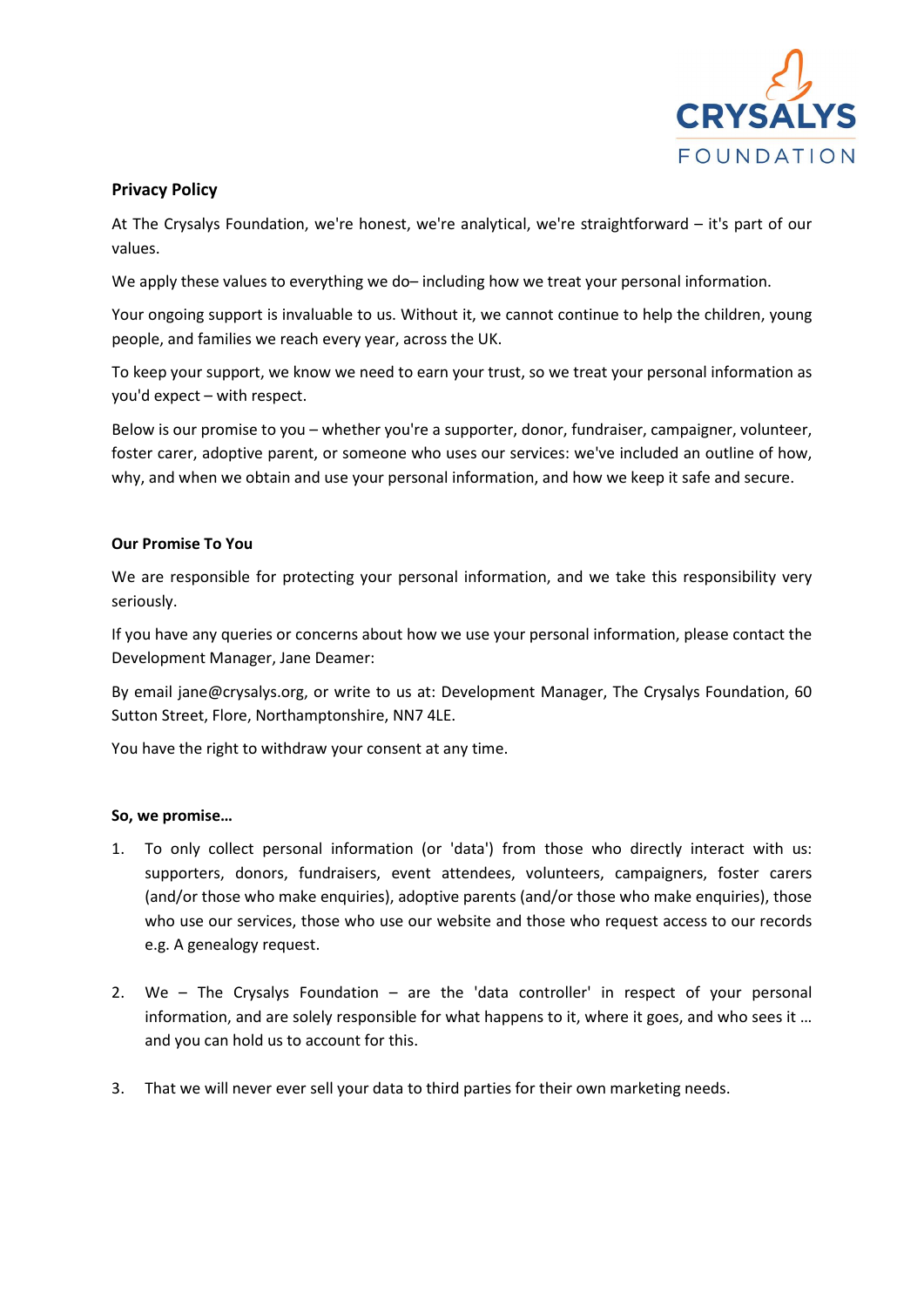- 4. To collect the minimum personal information we need, limited, where relevant, to your:
	- Name
	- Age/date of birth
	- Gender
	- Contact number(s)
	- Email address(es)
	- Postal address
	- Contact preferences (do you prefer emails or SMS messages?)
	- Information for 'market analysis'
	- Records of fundraising events you've attended
	- Campaigns you've supported
	- Lobbying events you've attended
	- Historical details relating to your foster or adoptive family (if relevant to you as an individual)
	- Record of your contact with us whether a query, compliment, or complaint.
- 5. To only obtain and use this information, where relevant, to:
	- Raise further awareness of The Crysalys Foundation and the work we do
	- Help raise further funds to support children and families across the UK
	- Learn how best to contact you (and what about)
	- Keep a record of your support
	- Help us with profiling
	- Progress applications (employment, volunteering, fostering, adoption) or any other enquiries
	- Learn how to improve our products and services
	- Learn about other audiences who may be interested in supporting the work of The Crysalys Foundation (and the new products, services, and information they may be interested in).
- 6. To keep your data for personal information for:
	- As long as you are an active campaigner, donor, or fundraiser and only for as long as necessary after your last interaction with us.
	- Up to five years if you make a genealogy request.
	- Up to six years in relation to Gift Aid (in compliance with HMRC regulations)
	- Up to seven years if you volunteer with us
	- As long as is necessary in relation to fostering and adoption and any other enquiries
	- As long as necessary if you have pledged a Legacy to us.
	- 7. That you can opt out of receiving communications from us at any time.
	- 8. We will only be able to send communications, updates, or information to those who have stated they are happy for us to do so.